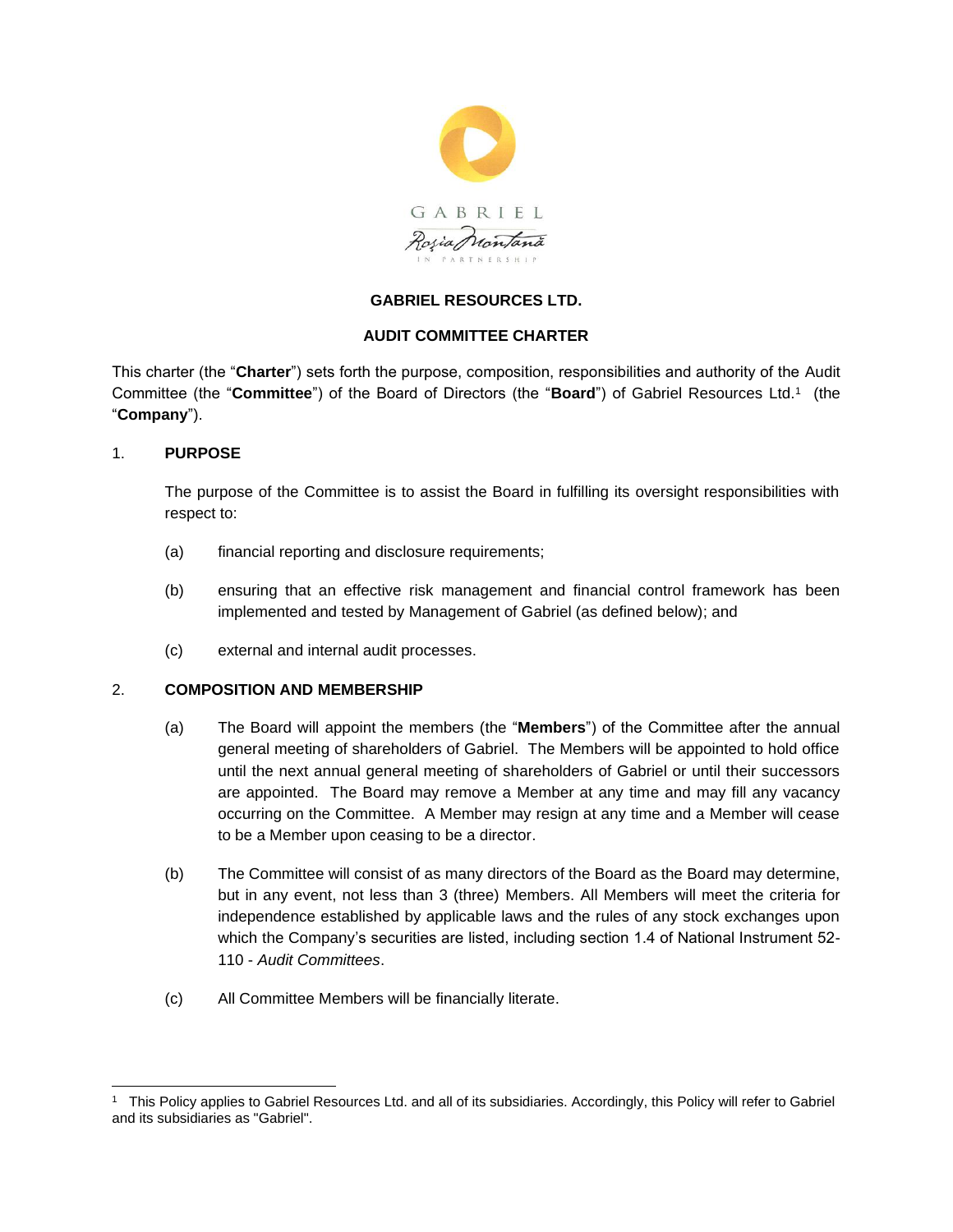- (d) The Board will appoint one of the Members to act as the chair of the Committee (the "**Chair**"). The corporate secretary of the Company (the "**Secretary**") will be the secretary of all meetings and will maintain minutes of all meetings and deliberations of the Committee. If the Secretary is not in attendance at any meeting, the Committee will appoint another person who may, but need not, be a Member to act as the secretary of that meeting.
- (e) The Committee may delegate any or all of its functions to any of its Members or any subset thereof, or other persons, from time to time as it sees fit.

### 3. **MEETINGS**

- (a) Meetings of the Committee will be held at such times and places as the Chair may determine, but in any event not less than four (4) times per year. To the extent possible, twenty-four (24) hours advance notice of each meeting will be given to each Member orally, by telephone, by facsimile or email, unless all Members are present and waive notice, or if those absent waive notice before or after a meeting. Members may attend all meetings either in person, by videoconferencing or by telephone.
- (b) The Chair, if present, will act as the chair of meetings of the Committee. If the Chair is not present at a meeting of the Committee, the Members in attendance may select one of their numbers to act as chair of the meeting.
- (c) A majority of Members will constitute a quorum for a meeting of the Committee. Each Member will have one vote and decisions of the Committee will be made by an affirmative vote of the majority. The Chair will not have a deciding or casting vote in the case of an equality of votes. Powers of the Committee may also be exercised by written resolutions signed by all Members.
- (d) The Committee may invite from time to time such persons as it sees fit to attend its meetings and to take part in the discussion and consideration of the affairs of the Committee. The Committee will meet in camera without members of management in attendance for a portion of each meeting of the Committee, if any Member of the Committee so requests.
- (e) To the extent possible, in advance of every regular meeting of the Committee, the Chair, with the assistance of the Secretary, will prepare and distribute to the Members and others as deemed appropriate by the Chair, an agenda of matters to be addressed at the meeting together with appropriate briefing materials. The Committee may require officers and employees of the Company to produce such information and reports as the Committee may deem appropriate in order for it to fulfill its duties.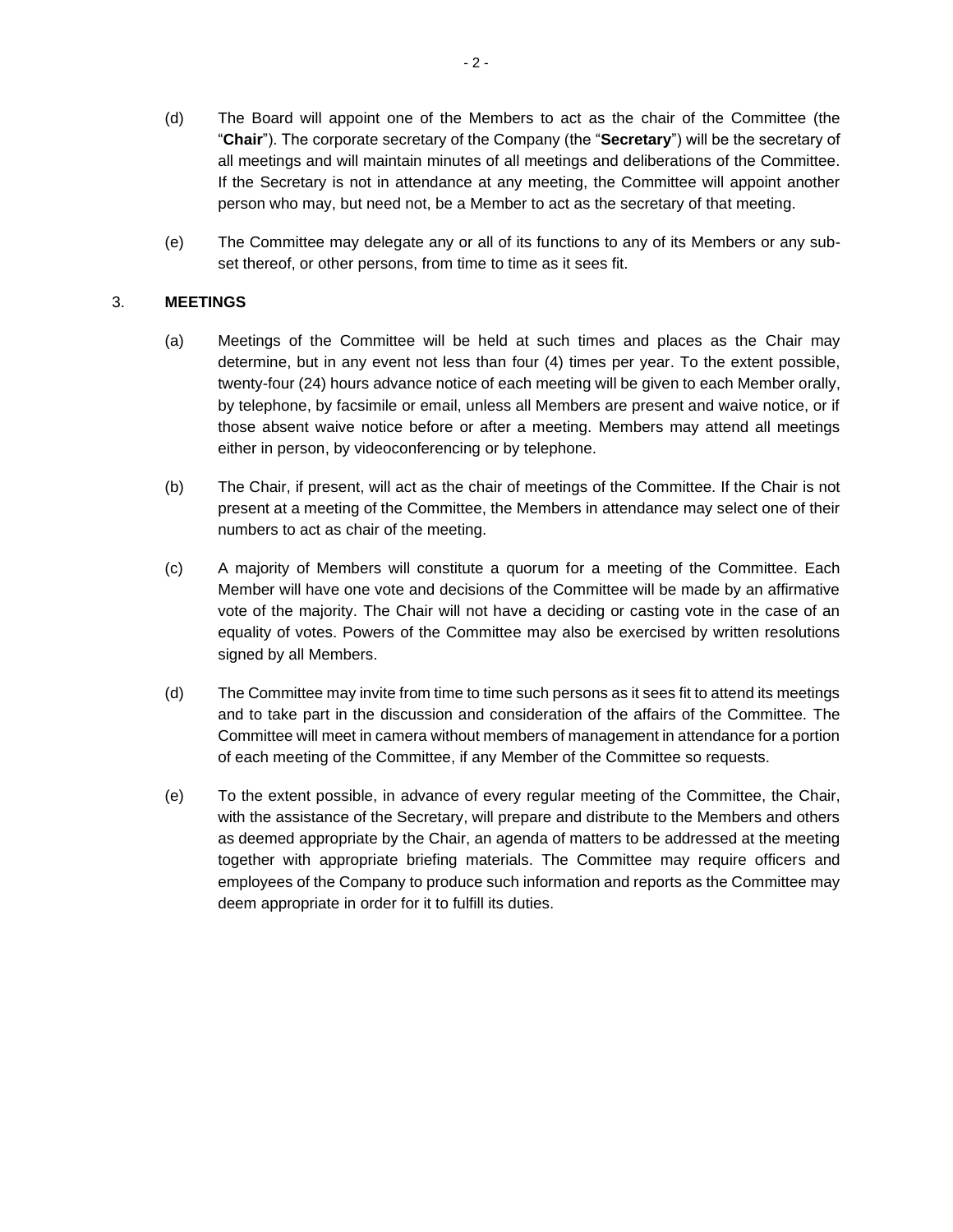#### 4. **RETENTION OF OUTSIDE ADVISERS**

The Committee may, in its sole discretion, retain or obtain the advice of a compensation consultant, legal counsel or other advisor (each an "**Advisor**"). The Committee shall be directly responsible for the appointment, compensation, and oversight of the work of any such Advisor. The Company will provide for appropriate funding, as determined by the Committee, for payment of reasonable compensation to any Advisor retained by the Committee.

#### 5. **DUTIES AND RESPONSIBILITIES**

The duties and responsibilities of the Committee as they relate to the following matters, are as follows:

### (a) **Financial Reporting and Disclosure**

The Committee shall:

- (i) review and recommend to the Board for approval, the Company's audited annual financial statements, including the auditors' report thereon, the quarterly unaudited financial statements, management discussion and analysis, financial reports, guidance with respect to earnings per share, and any public release of financial information through news release or otherwise. The Board may delegate the authority to approve any of the foregoing to the Committee except the approval of the audited annual financial statements, the auditor's report thereon and the related management's discussion and analysis;
- (ii) review and recommend to the Board for approval, where appropriate, financial information contained in any prospectus, annual information form, annual report to shareholders, management information circular, material change disclosure of a financial nature, and similar disclosure documents;
- (iii) review with Management, being collectively (i) the CEO; (ii) the senior executives of Gabriel; and (iii) any other persons with a management role for Gabriel ("**Management**") and with external auditors significant accounting principles and disclosure issues and alternative treatments under International Financial Reporting Standards ("IFRS"), all with a view to gaining reasonable assurance that financial statements are accurate, complete and present fairly Gabriel's financial position and the results of its operations in accordance with IFRS, as applicable;
- (iv) periodically review Gabriel's Corporate Disclosure Policy and recommend any proposed changes to the Board for consideration; and
- (v) review the minutes of meetings of the disclosure committee, established pursuant to Gabriel's Corporate Disclosure Policy, since the last meeting of the Committee.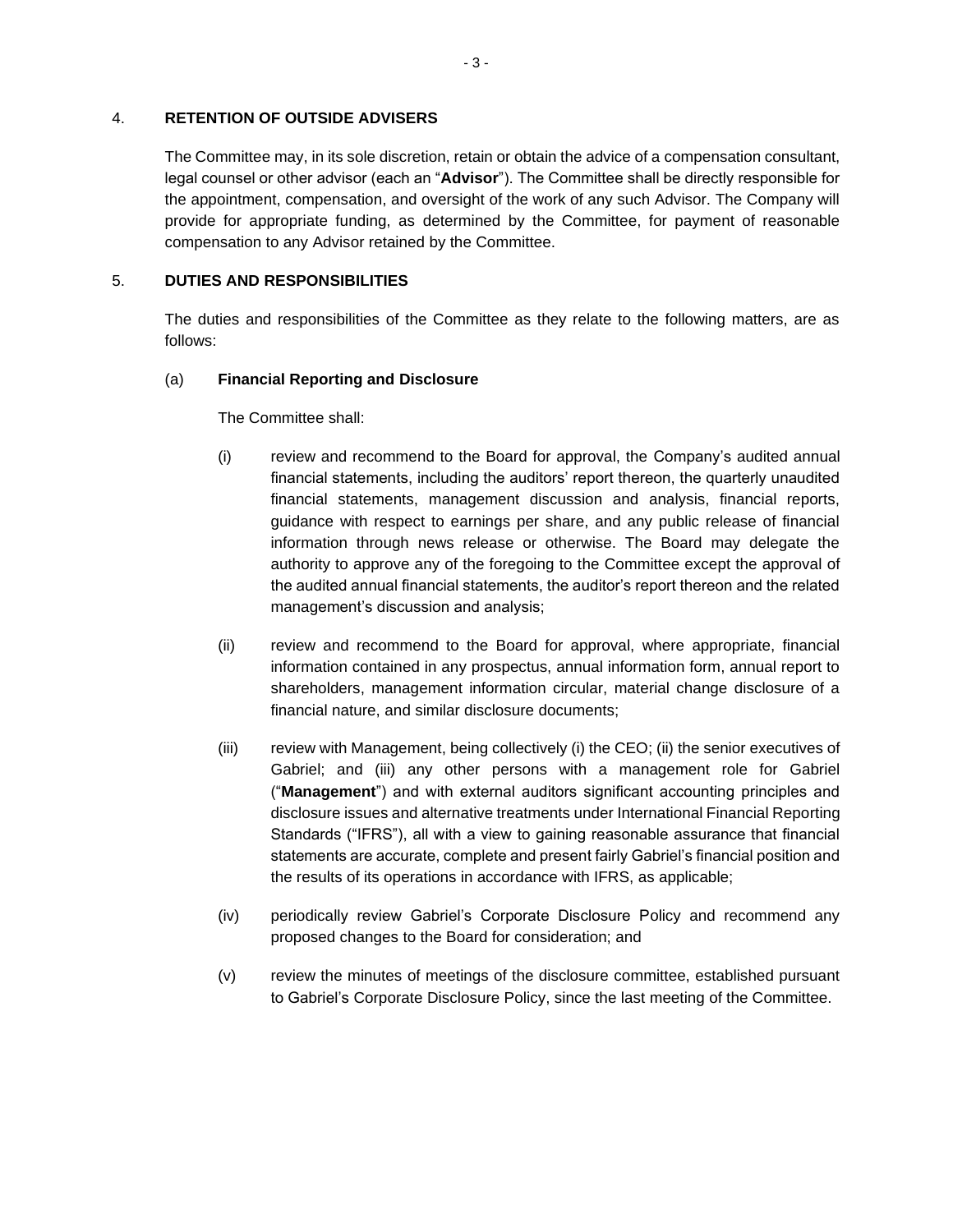### (b) **Internal Controls and Audit**

The Committee shall:

- (i) review and assess the adequacy and effectiveness of Gabriel's system of internal control and management information systems through discussions with Management and the external auditor to ensure that Gabriel maintains:
	- the necessary books, records and accounts in sufficient detail to accurately and fairly reflect Gabriel's transactions;
	- effective internal control systems; and
	- adequate processes for assessing the risk of material misstatement of the financial statements and for detecting control weaknesses or fraud having regard to the size and nature of the operations conducted by Gabriel and its subsidiaries at any particular time;
- (ii) satisfy itself that Management has established adequate procedures for the review of Gabriel's disclosure of financial information extracted or derived from Gabriel's financial records;
- (iii) satisfy itself that Management periodically assesses the adequacy of internal controls, systems and procedures in order to ensure compliance with regulatory requirements and recommendations;
- (iv) review and discuss Gabriel's major financial risk exposures and the steps taken to monitor and control such exposures;
- (v) review and assess, and in the Committee's discretion, make recommendations to the Board regarding the adequacy of Gabriel's risk management policies and procedures in respect of identification of Gabriel's principal risks and implementation of appropriate systems to manage such risks, including an assessment of the adequacy of insurance coverage maintained by Gabriel; and
- (vi) review and assess periodically and, in the Committee's discretion, make recommendations to the Board regarding Gabriel's investment policy.

# (c) **External Audit**

The Committee shall:

- (i) recommend to the Board a firm of external auditors to be engaged by Gabriel;
- (ii) ensure that the external auditors report directly to the Committee on a regular basis;
- (iii) review the independence of the external auditors, including a written report from the external auditors respecting their independence and consideration of applicable auditor independence standards;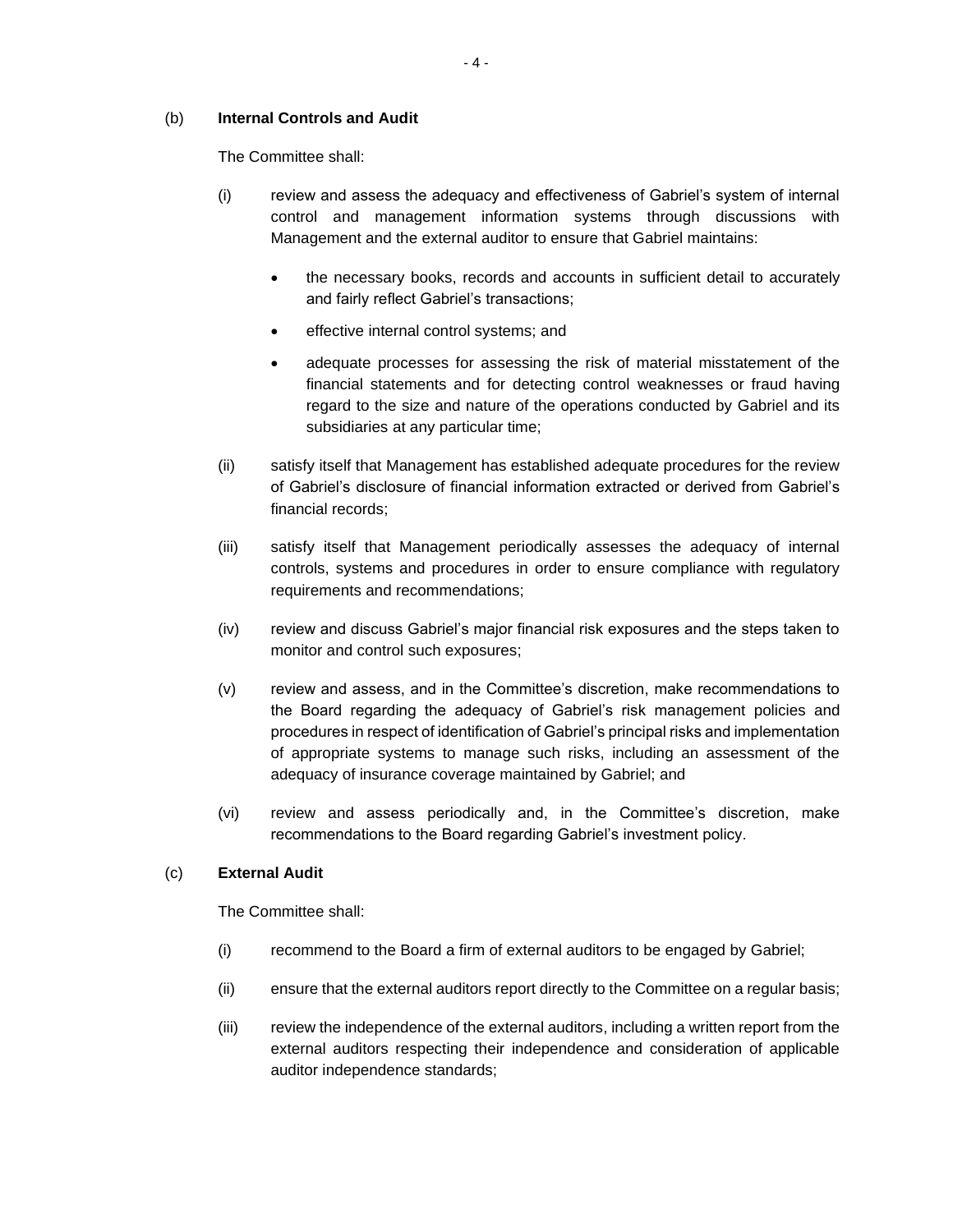- (iv) review and approve the fee, scope and timing of the audit and other related services rendered by the external auditors;
- (v) review the audit plan of the external auditors prior to the commencement of the audit;
- (vi) establish and maintain a direct line of communication with Gabriel's external and, as applicable, internal auditors;
- (vii) meet in camera with only the auditors, with only Management, and with only the Members of the Committee;
- (viii) review the performance of the external auditors who are accountable to the Committee and the Board as representatives of the shareholders, including the lead partner of the external auditor's team;
- (ix) oversee the work of the external auditors with respect to preparing and issuing an audit report or performing other audit, review or attest services for Gabriel, including the resolution of issues between Management and the external auditors regarding financial disclosure;
- (x) review the results of the external audit and the report thereon including, without limitation, a discussion with the external auditors as to the quality of accounting principles used, any alternative treatments of financial information that have been discussed with Management, and the ramifications of their use as well as any other material changes, and all material written communication between Management and the auditors such as management representation letters and schedule of unadjusted differences;
- (xi) discuss with the external auditors their perception of Gabriel's financial and accounting personnel, records and systems, the cooperation which the external auditors received during the course of their review, and availability of records, data and other requested information and any recommendations with respect thereto;
- (xii) review the reasons for any proposed change in the external auditors which is not initiated by the Committee or Board and any other significant issues related to the change, including the response of the incumbent auditors, and enquire as to the qualifications of the proposed auditors before making its recommendations to the Board; and
- (xiii) review annually a report from the external auditors in respect of their internal qualitycontrol procedures, any material issues raised by the most recent internal qualitycontrol review, or peer review of the external auditors, or by any inquiry or investigation by governmental or professional authorities, within the preceding five years, respecting one or more independent audits carried out by the external auditors, and any steps taken to deal with any such issues.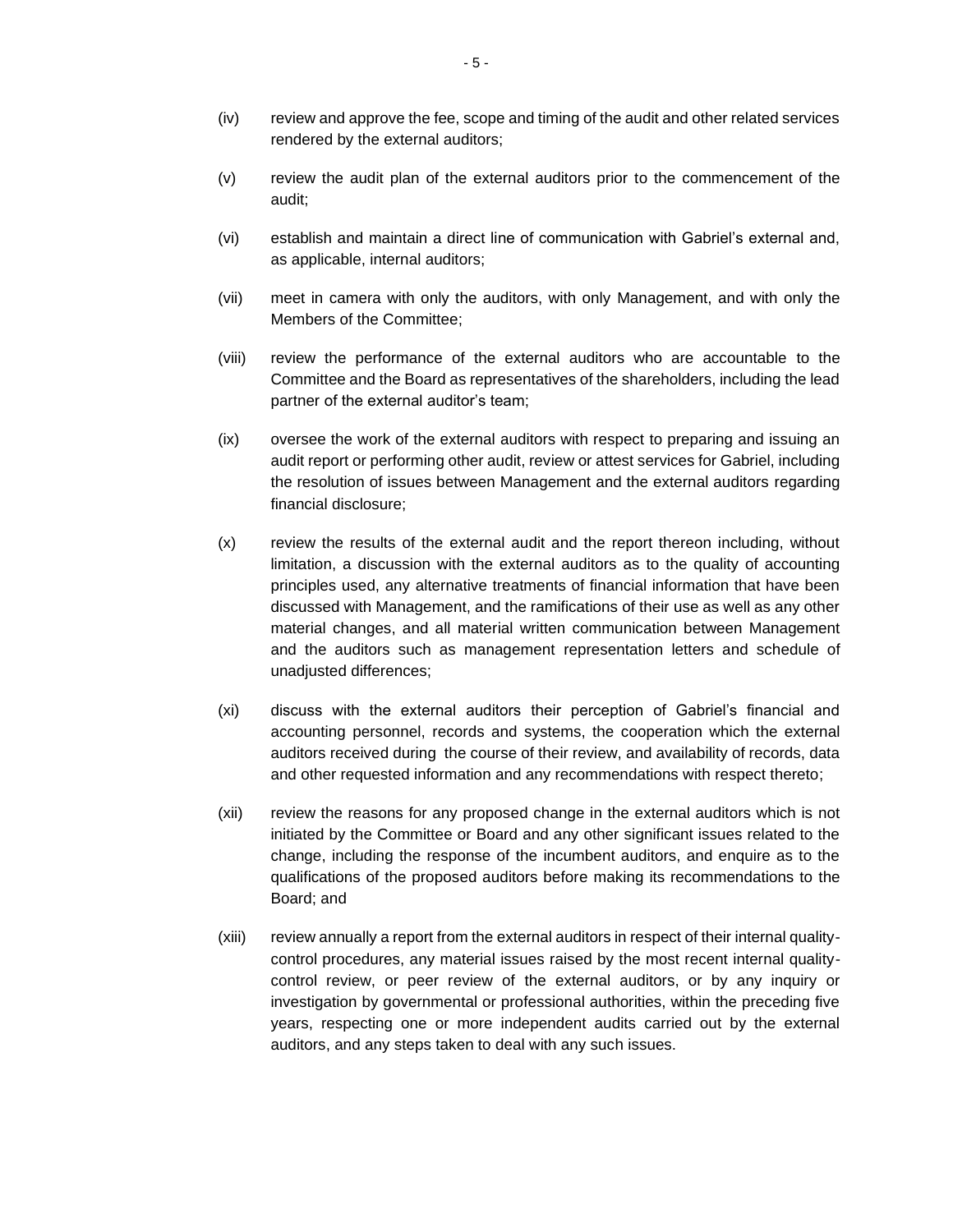### (d) **Associated Responsibilities**

The Committee shall:

- (i) monitor and periodically review Gabriel's Whistle Blowing Policy and associated procedures for:
	- the receipt, retention and treatment of complaints received by Gabriel regarding accounting, internal accounting controls or auditing matters;
	- the confidential, anonymous submission by directors, officers and employees of Gabriel or others of concerns regarding questionable accounting or auditing matters; and
	- any violations of any applicable law, rule or regulation that relates to corporate reporting and disclosure, or violations of Gabriel's Code of Business Conduct & Ethics or other governance policies; and
- (ii) review and approve Gabriel's hiring policies regarding employees and partners, and former employees and partners, of the present and former external auditor of Gabriel.

## (e) **Non-Audit Services**

The Committee shall pre-approve all non-audit services to be provided to Gabriel or any subsidiary entities by its external auditors or by the external auditors of such subsidiary entities. The Committee may delegate to one or more of its Members the authority to preapprove non-audit services but pre-approval by such Member or Members so delegated shall be presented to the full Committee at its first scheduled meeting following such preapproval.

## (f) **Oversight Function**

While the Committee has the responsibilities and powers set forth in this Charter, it is not the duty of the Committee to plan or conduct audits and/or reviews or to determine that Gabriel's financial statements are complete and accurate or are in accordance with IFRS and applicable rules and regulations. These are the responsibilities of Management and the external auditors. The Committee, the Chair and any Members identified as having accounting or related financial expertise are members of the Board, appointed to the Committee to provide broad oversight of the financial, risk and control related activities of Gabriel, and are specifically not accountable or responsible for the day to day operation or performance of such activities.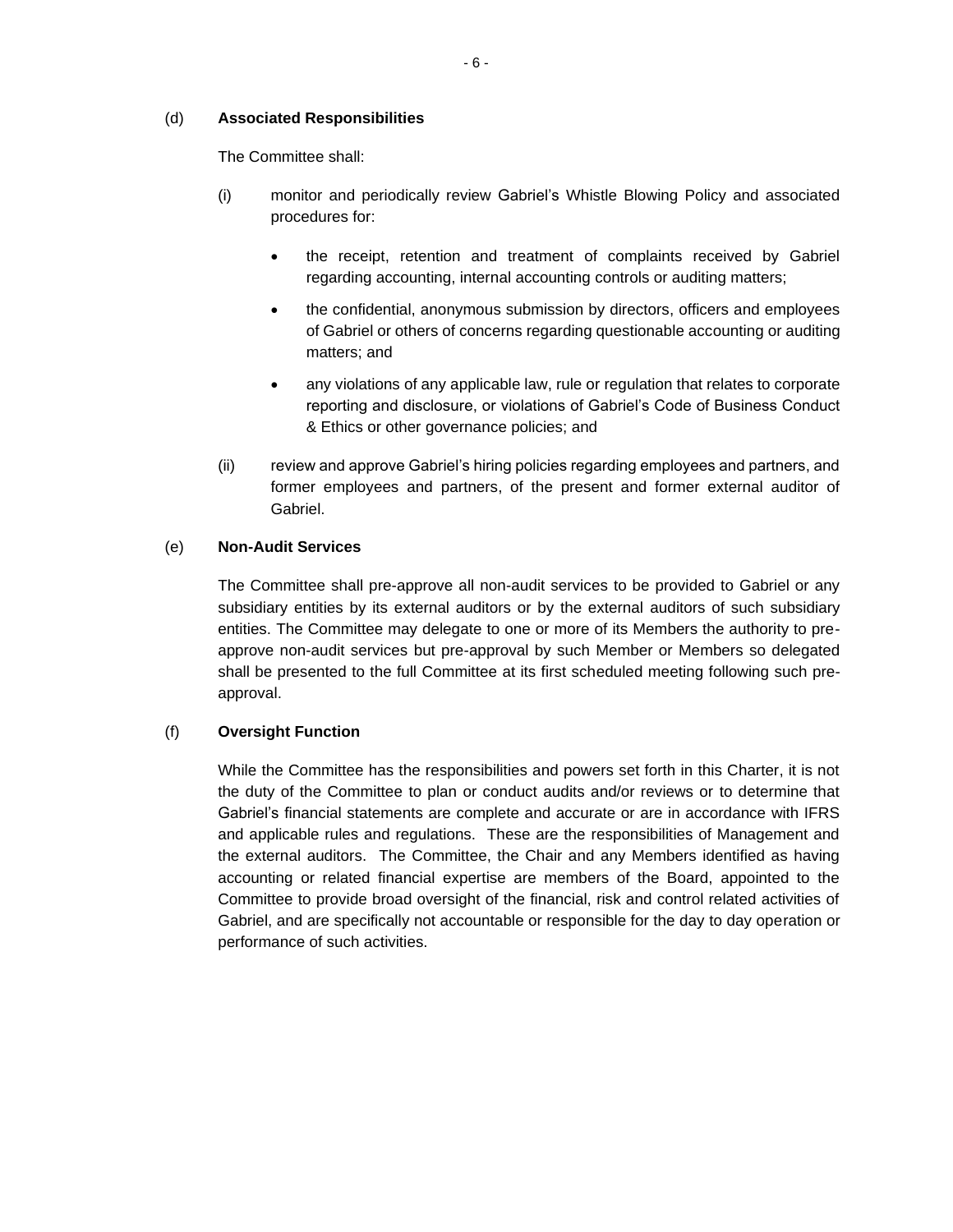Although the designation of a Member as having accounting or related financial expertise for disclosure purposes is based on that individual's education and experience, which that individual will bring to bear in carrying out his or her duties on the Committee, such designation does not impose on such person any duties, obligations or liability that are greater than the duties, obligations and liability imposed on such person as a Member of the Committee and Board in the absence of such designation. Rather, the role of a Member who is identified as having accounting or related financial expertise, like the role of all Members, is to oversee the process, not to certify or guarantee the internal or external audit of Gabriel's financial information or public disclosure.

### (g) **Other Duties**

Perform such other duties as may be assigned to it by the Board from time to time or as may be required by applicable regulatory authorities or legislation.

### (h) **Limitations on Committee's Duties**

In contributing to the Committee's discharge of its duties under this Charter, each Member shall be obliged only to exercise the care, diligence and skill that a reasonably prudent person would exercise in comparable circumstances. Nothing in this Charter is intended or may be construed as imposing on any Member a standard of care or diligence that is in any way more onerous or extensive than the standard to which the directors are subject.

The Committee is a committee of the Board and is not and shall not be deemed to be an agent of the Company's securityholders for any purpose whatsoever.

### 6. **REPORTING**

At the request of the Chair of the Board, but at least once during the calendar year, the Chair will report to the Board at Board meetings on the Committee's activities since the last Committee report to the Board. On request, the Secretary will circulate the minutes of each meeting of the Committee to the members of the Board.

## 7. **ACCESS TO INFORMATION AND AUTHORITY**

The Committee will be granted unrestricted access to all information regarding the Company that is necessary or desirable to fulfill its duties and all directors, officers and employees will be directed to cooperate as requested by Members.